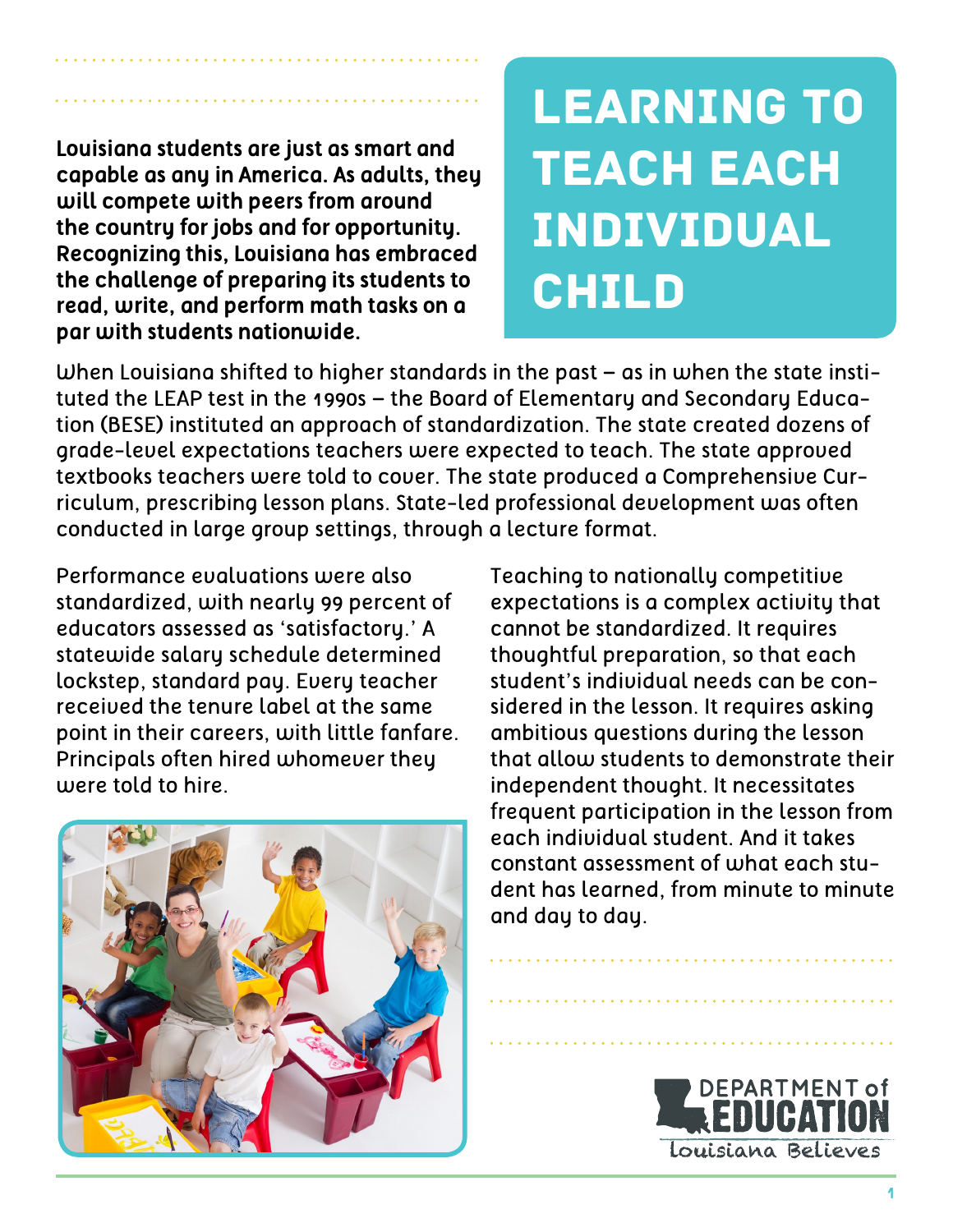There is no owner's manual for teaching in this individualized way. For some, it will come relatively easy. For others, it will take years. But as with all creative, independent tasks, it cannot be standardized. Instead, it takes tools, practice, and individual guidance.

Louisiana has ended standardized textbooks, curriculum, professional development, evaluation ratings, pay scales, tenure policies, hiring policies, and spending mandates. Our state believes that educators should be trusted to make decisions for themselves, on behalf of the students we serve. In place of the standardized approach, Louisiana educators practice their craft using tools, addressing the needs of each individual child to help each learn at a higher level.

The state's Classroom Support Toolbox provides tools with which to set goals for students, plan lessons plans and curriculum, and assess learning. Compass is a set of tools within the larger Toolbox, as well as a basic process for using these tools, all aimed at helping educators practice the difficult craft of addressing the needs of each individual child.

This report does not tell the story of all 50,000 educators and all they do to improve. It cannot capture the moment when a colleague provides a lesson planning insight that makes tomorrow better than today. It cannot describe the power of a school leader who sets an ambitious vision for student learning.



Instead its intent is to provide the public and educators a lens through which to understand our state's approach to educator improvement. It is a field of information that can serve as a tool in adjusting expectations, in making connections from school to school or district to district, and in considering future policy decisions.

The report is not meant to pass immediate judgment. Using this tool well will require patient review of where there are commonalities and where there are differences in how the Compass tool was used in its first year. In understanding these trends and contrasts, we can better understand how administrators and teachers can adjust their own processes or expectations in the years to come. As with all elements of the Compass tool, this report is not an end or a definitive judgment unto itself. It is a prompt to conversation and part of the learning process.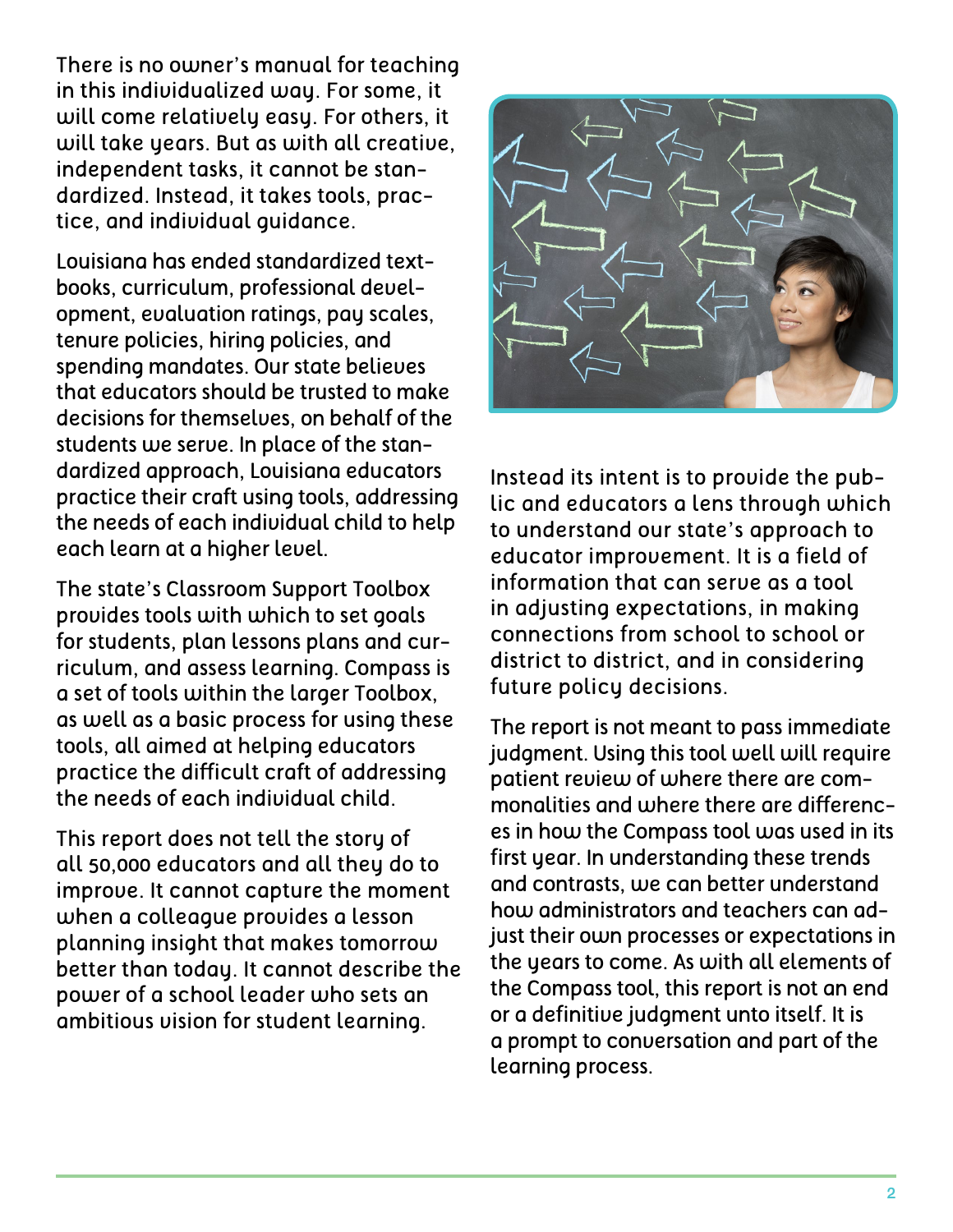# HOW IT WORKS.



## COMPASS EVALUATION RESULTS

Professional Practice Score (50% of Final Rating)

Student Outcomes Score (50% of Final Rating)

Value-Added Data (Contributes to Student Outcome Score)

Student Learning Target Data (Contributes to Student Outcome Score)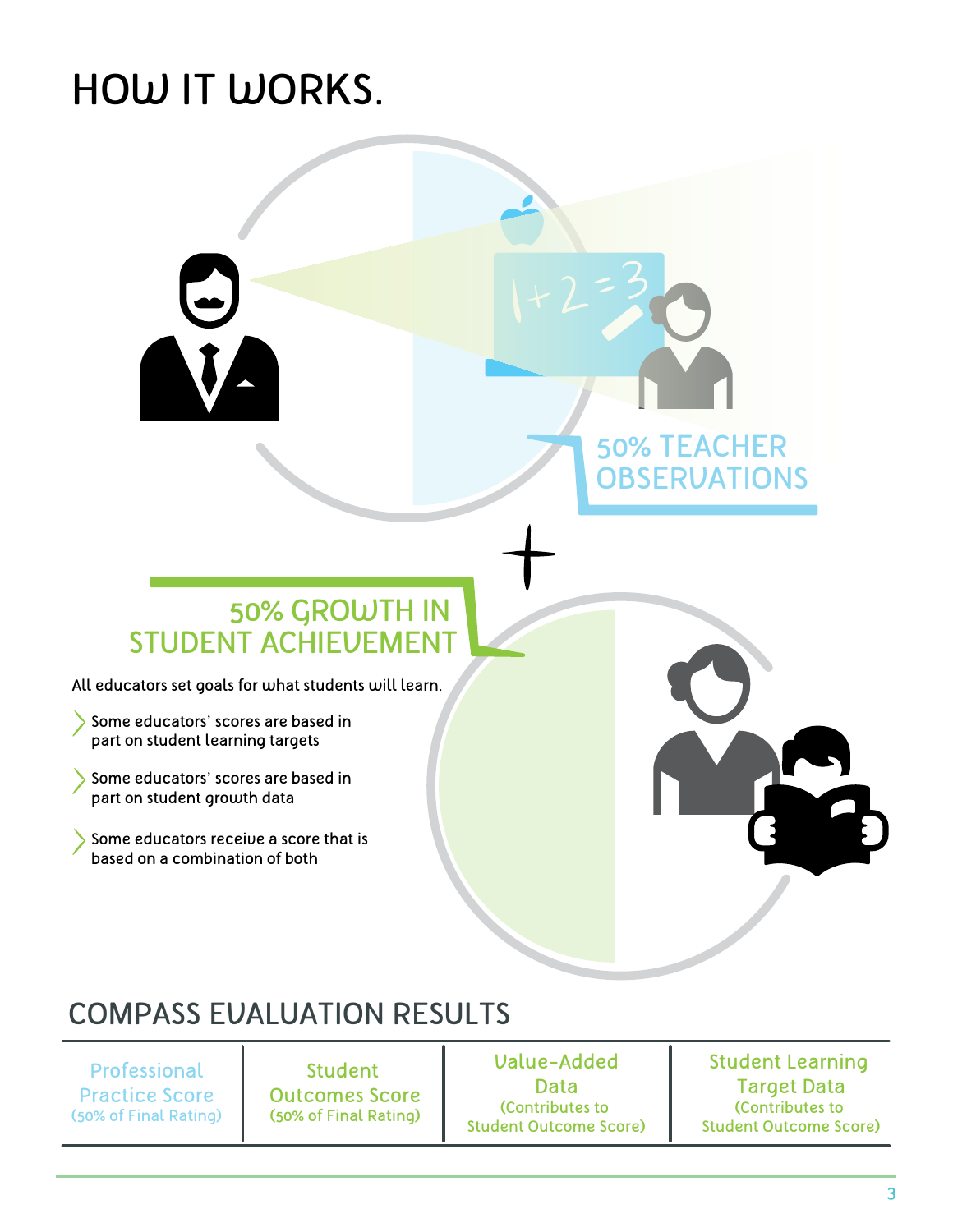## 2012-2013 Compass Results Summary

#### **IN COMPARISON TO PAST YEARS**

As a result of the Compass process, more Louisiana educators than ever before set goals and received feedback on their performance.

In terms of educator feedback, past evaluation systems yielded minimal, uniform data that were not reflective of educators' diverse skills and needs. In 2010-11, for example, more than 98 percent of educators received a "satisfactory" rating. This year, however, evaluators used the Compass process to provide educators with individualized information based on multiple measures of performance. As a result, educators' final ratings are more diverse than in past years, spanning four performance levels.

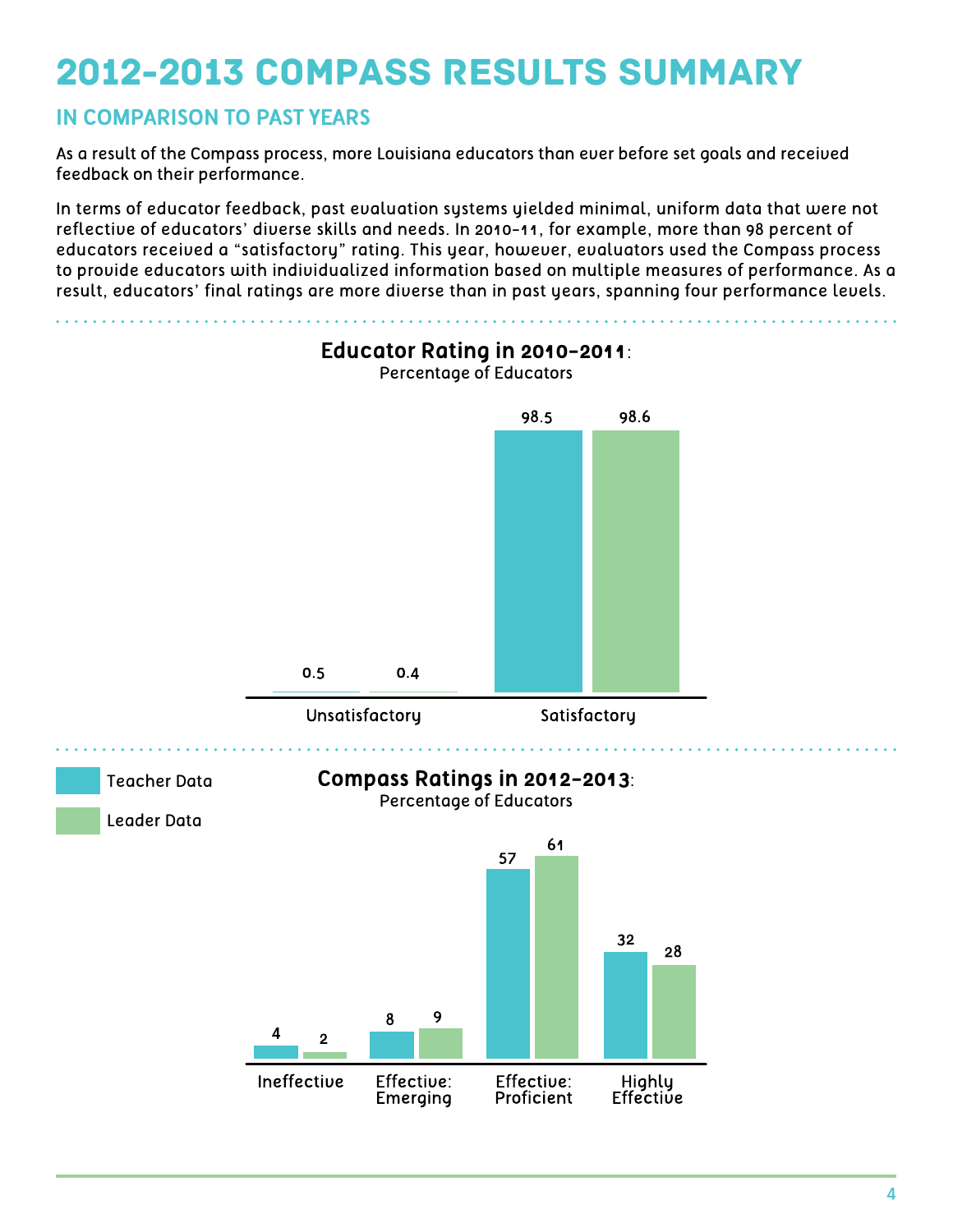## Analysis of 2012-2013 Outcomes

The distribution of Compass ratings from one school district to the next is generally consistent with student progress trends in those districts.

Unlike in past years, aggregate evaluation results for teachers and leaders generally align with student progress results. Where students improved, teachers and leaders were more likely to receive favorable ratings. Where student progress did not occur as frequently, teachers and leaders were less likely to receive high ratings. For example:

- Of the ten parishes with the highest percentage of teachers rated in the top two levels, seven were in the state's top 25 percent in student progress or student achievement. All are in the top half of districts in terms of student achievement.
- On average, parishes in the top 50 percent in terms of student progress rated 10 percent of teachers in the bottom two categories. Parishes in the bottom 50 percent of student proficiency growth rated, on average, 17 percent of teachers in the bottom two categories.
- Of the ten parishes with the highest percentage of teachers rated in the bottom two categories, nine were in the bottom quartile in student progress or student achievement.
- Of the ten parishes with the highest percentage of teachers rated Ineffective, seven experienced an aggregate drop in student proficiency.

However, some districts that achieved high levels of growth in 2012-2013 used classroom observations to set a particularly high bar for teaching quality, giving educators increased feedback and room to improve. This was particularly evident in districts that made gains with low-income students, implying a link between the rigor of classroom observations and student progress in challenging settings.

• Evaluators in the Recovery School District (RSD) in New Orleans, where the district ranked in the 97th percentile in terms of student progress, set a high bar and were less likely to assign highly effective observation ratings: 9 percent in the RSD versus 27 percent statewide.



- St. Bernard Parish ranked in the 96th percentile in student growth and in the 88th percentile in terms of student proficiency. The parish also had the highest percentage of teachers with value-added scores in the top two levels (81 percent). Evaluators were less likely to assign Highly Effective observation ratings, though: 8 percent in St. Bernard Parish versus 27 percent statewide.
- East Feliciana Parish ranked in the 94th percentile in terms of student growth yet assigned substantially more rigorous observation scores. East Feliciana evaluators assigned 64 percent of teachers Proficient or Highly Effective observation ratings compared to 90 percent statewide.
- Ascension Parish student progress ranked in the state's top quartile, but because of a very high bar for classroom teaching, 6 percent of observations yielded a Highly Effective measure, compared to a statewide average of 27 percent.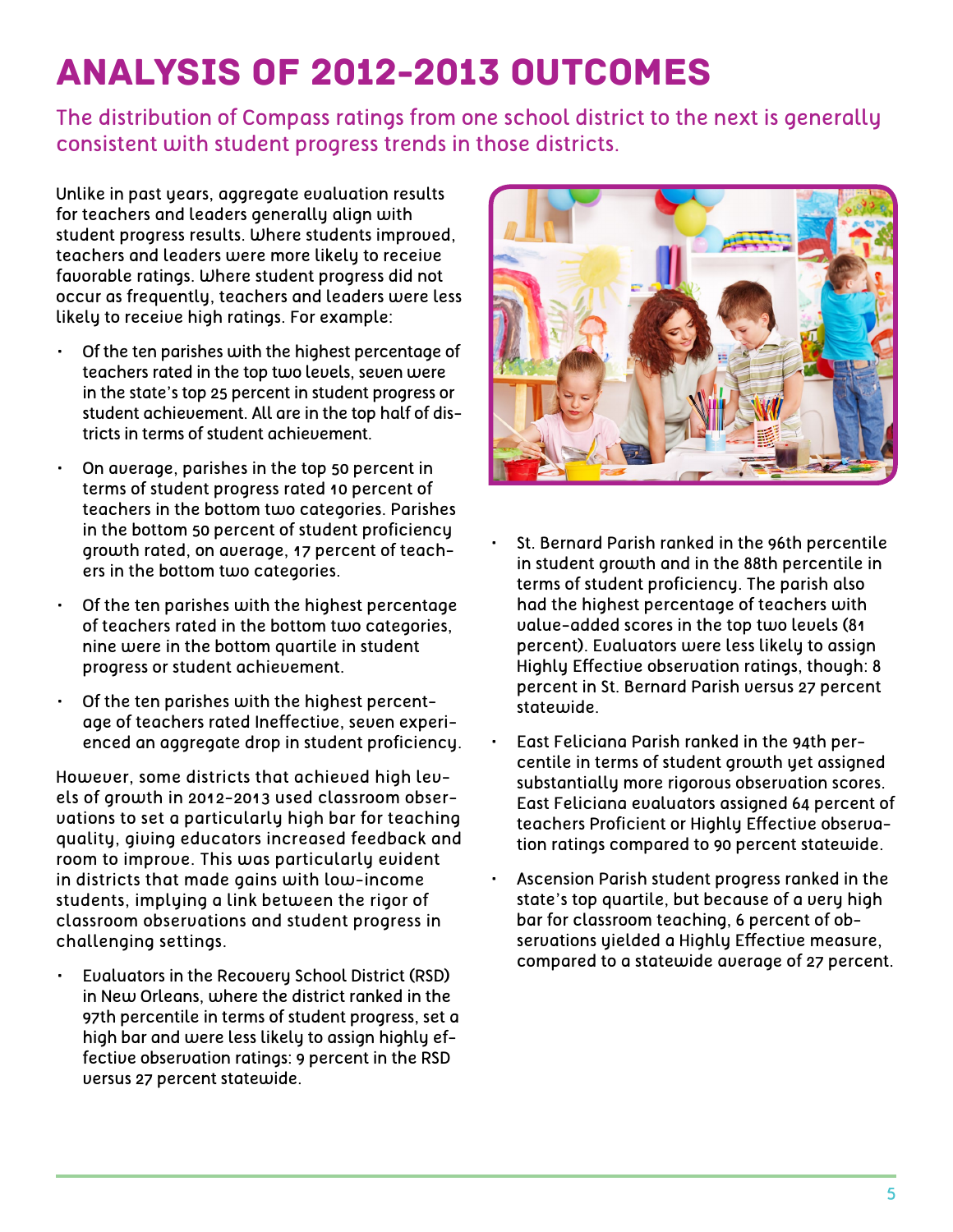#### **The report shows some first-year challenges with the rigor of evaluators' ratings:**

- 1. Evaluators' classroom observation scores and student learning target scores were not as rigorous in their distribution as were value-added scores. Value-added scores provide districts with a statistical measure of a teacher's impact on student learning. While value-added data is only one of several measures used to understand teacher performance, in the future educators can use the value-added results as a tool for providing intensive support and frequent support to teachers struggling to make progress.
- 2. Evaluator rigor varied from district to district in classroom observation and student learning target measures, implying a need for continued "norming" of expectations from one school and district to the next.

#### **These trends suggest further support for evaluators and educators alike in year two.**

#### **1. Continued accountability guidelines**

Differences in how the tool is used from parish to parish validate the continued need for stringent accountability guidelines, as with the current requirement that very low student progress results definitively lead to lower ratings. At the same time, variation in ratings between teachers receiving value-added data and those not receiving such data call for considering whether accountability guidelines should be expanded to cover all ratings.



#### **2. Tools and enhancements, such as videos that may be used for training and norming on expectations**

Educators are working to improve their understanding of the Compass rubric and have asked for additions to the Instructional Video Library. The Video Library provides examples of performance at all levels of the Compass rubric in many different types of classrooms, and can be used as the basis for training and norming on expectations. In October, the video library will include additional examples of rubric-aligned teaching practice, and will expand to include examples of effective feedback conversations.

#### **3. Provide more support and feedback to school leaders through site visits and interdistrict or inter-school collaboration; orient the school leader tool and classroom observation tools toward more frequent classroom visits for administrators**

For 2013-2014, the Compass - Leader rubric will be updated to more clearly define the characteristics of effective classroom feedback for teachers. State Network Teams will focus on collaboration across schools and districts to foster consistent expectations for classroom performance.

The Department will also adjust technology to make the educator observation and feedback process more efficient and useful. Starting in September, the Compass Information System (CIS) will include teacher and leader observation screens that give evaluators note-taking and scoring options that provide flexibility and save data entry time. Based on educator feedback, enhancements throughout the year will make CIS a more flexible, efficient tool for storing and reviewing Compass data.

Most important, Louisiana's students are doing better in the classroom than ever before. The state's literacy and math proficiency is up. Graduation rates are at an all-time high. More students are achieving college-going ACT and Advanced Placement scores. Progress in the classroom happens because educators embrace change and make it their own. In this first year of Compass, more than anything, we owe our educators thanks for using the tool to better themselves on behalf of their students. That, after all, is why they come to work each and every day.